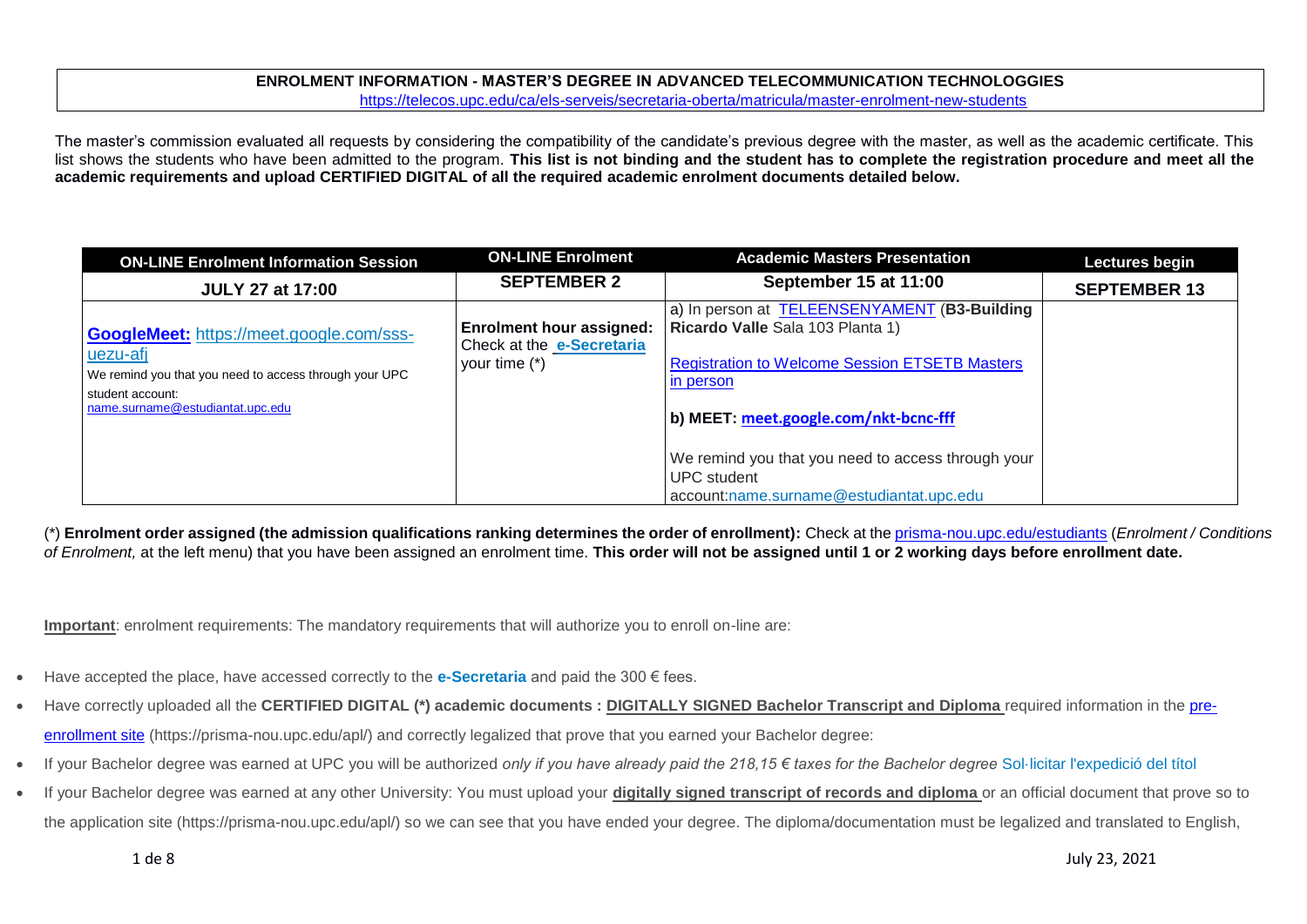Spanish or Catalan. Otherwise, you will not be able to enrol until you solve this situation. Exceptionally, and only if your University, doesn't provide you these documents digitally signed you must submit ORIGINAL and COPY OR AUTHENTICATED COPY of the required documents as soon as you reach Barcelona and no later than **October 31. Otherwise, your enrolment will be cancelled and you will lose all the rights to this master as well as all the fees paid**. Please check how to reach us to hand us these documents in this link: **[PRIOR APPOINTMENT](https://telecos.upc.edu/ca/els-serveis/secretaria-oberta/cita-previa)**

*(\*) Certified digital documents: A certified digital document is an electronic copy of a student's degree certificate, academic transcript or other graduation document, the content and authenticity of which can be securely and reliably verified.*

|                |                               |           | Admission Recommended pathways enrolment                                   |                              |                        |
|----------------|-------------------------------|-----------|----------------------------------------------------------------------------|------------------------------|------------------------|
|                | <b>NAME</b>                   | State (*) |                                                                            | <b>Tutor</b>                 | <b>Tutor's email</b>   |
|                | <b>ALASTRUEY LASHERAS,</b>    |           |                                                                            | MARQUES ACOSTA, FERRAN       | ferran.marques@upc.edu |
| $\mathbf{1}$   | <b>BELÉN</b>                  |           | Only the Deep Learning for Multimedia Processing track.                    |                              |                        |
|                |                               |           | Pathways to enroll with leveling: Multimedia, Networks and                 | COMERON TEJERO, ADOLFO       | comeron@tsc.upc.edu    |
| $\mathbf{z}$   | ALBERT GALÍ, MIQUEL           |           | Communication Protocols, Electronics. Rest of pathways without leveling.   |                              |                        |
|                |                               |           | Pathways to enroll with leveling: Cross-disciplinary (EETAC),              | MARQUES ACOSTA, FERRAN       | ferran.marques@upc.edu |
|                | AMORÓS I CORTIELLA,           |           | Communications, Networks and Communication Protocols, Electronics.         |                              |                        |
| 3              | <b>MACIÀ</b>                  |           | Rest of pathways without leveling.                                         |                              |                        |
|                |                               |           | "Cross-disciplinary tracks at EETAC (5G and IoT): admitted with no         | CASADEVALL PALACIO,          | ferranc@tsc.upc.edu    |
|                |                               |           | levelling courses; Electronics tracks: admitted with no levelling courses; | FERNANDO-JOSE                |                        |
|                |                               |           | Communications tracks: admitted with no levelling courses; Multimedia      |                              |                        |
|                |                               |           | tracks: admitted with no levelling courses; Networks and Communications    |                              |                        |
| 4              | <b>ARPACI, BERKAY</b>         | 1         | protocols tracks: admitted - *Levelling courses required*"                 |                              |                        |
|                |                               |           | Pathways to enroll with leveling: Cross-disciplinary (EETAC),              | MARQUES ACOSTA, FERRAN       | ferran.marques@upc.edu |
|                |                               |           | Communications, Networks and Communication Protocols, Electronics.         |                              |                        |
| 5              | <b>AVILA MARTÍNEZ, DIMAS</b>  |           | Rest of pathways without leveling.                                         |                              |                        |
|                |                               |           | Pathways to enroll with leveling: Multimedia, Electronics. Pathways to     | <b>MARTIN GARCIA, ISIDRO</b> | isidro.martin@upc.edu  |
| 6              | <b>BIGAS SOLDEVILA, ARNAU</b> |           | enrol without leveling: Network Engineering.                               |                              |                        |
|                |                               |           | Pathways to enroll with leveling: Cross-disciplinary (EETAC),              | MARQUES ACOSTA, FERRAN       | ferran.marques@upc.edu |
|                |                               |           | Communications, Networks and Communication Protocols, Electronics.         |                              |                        |
| $\overline{7}$ | <b>BONET SOLÉ, DAVID</b>      |           | Rest of pathways without leveling.                                         |                              |                        |
|                |                               |           | "Cross-disciplinary tracks at EETAC (5G and IoT): admitted only to IoT,    | MARTIN GARCIA, ISIDRO        | isidro.martin@upc.edu  |
|                |                               |           | *with levelling courses*; Electronics tracks: admitted only to Integrated  |                              |                        |
|                |                               |           | Systems, *with levelling courses*; Communications tracks: not admitted;    |                              |                        |
|                |                               |           | Multimedia tracks: not admitted; Networks and Communications               |                              |                        |
| 8              | <b>BRUNET, VALENTINE</b>      |           | protocols tracks: admitted *with levelling courses*"                       |                              |                        |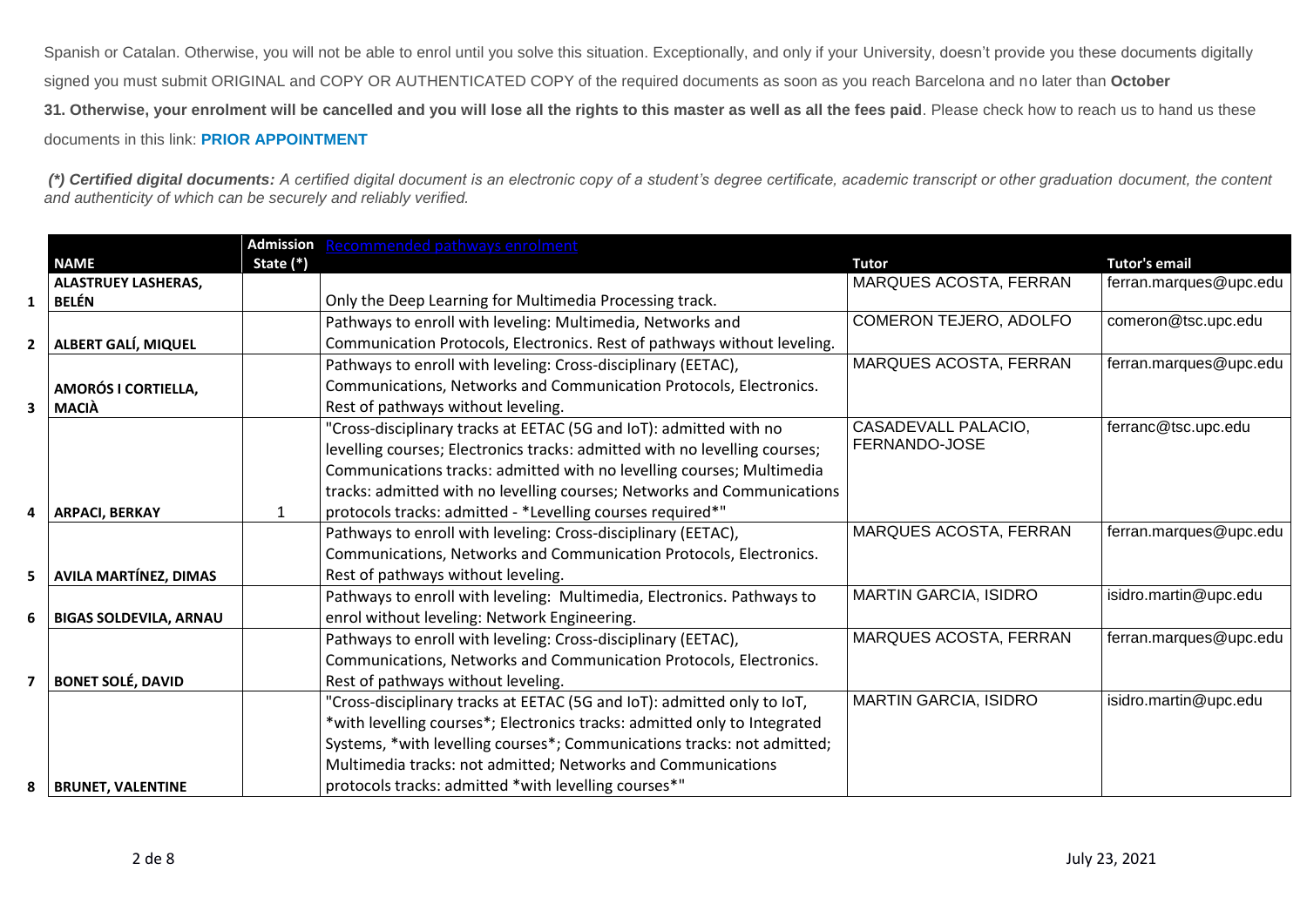|   |                             |              | Admission Recommended pathways enrolment                                   |                        |                        |
|---|-----------------------------|--------------|----------------------------------------------------------------------------|------------------------|------------------------|
|   | <b>NAME</b>                 | State (*)    |                                                                            | <b>Tutor</b>           | <b>Tutor's email</b>   |
|   |                             |              | Pathways to enroll with leveling: Cross-disciplinary (EETAC),              | RINCON RIVERA, DAVID   |                        |
|   | <b>CHAHBOUNI CHAHBOUNI,</b> |              | Communications, Networks and Communication Protocols, Electronics.         |                        |                        |
| 9 | <b>SOUHAILA</b>             |              | Pathways not admitted: Multimedia                                          |                        | david.rincon@upc.edu   |
|   | <b>COBO ARRÓNIZ,</b>        |              | Pathways to enroll with leveling: Communications, Multimedia,              | POSTIGO BOIX, MARCOS   | marcos.postigo@upc.edu |
|   | 10 GUILLERMO                |              | Electronics. Rest of pathways without leveling.                            |                        |                        |
|   |                             |              | Pathways to enroll with leveling: Cross-disciplinary (EETAC),              | MARQUES ACOSTA, FERRAN | ferran.marques@upc.edu |
|   |                             |              | Communications, Networks and Communication Protocols, Electronics.         |                        |                        |
|   | 11 COLL BERNABÉ, FERRAN     |              | Rest of pathways without leveling.                                         |                        |                        |
|   | 12 CORRÊA OLIVEIRA, DIOGO   |              | Any subjects without restricttions                                         | RINCON RIVERA, DAVID   | david.rincon@upc.edu   |
|   |                             |              | Pathways to enroll with leveling: Multimedia, Electronics. Pathways to     | MARTIN GARCIA, ISIDRO  | isidro.martin@upc.edu  |
|   | 13 DÍAZ ORTEGA, IVÁN        |              | enrol without leveling: Network Engineering.                               |                        |                        |
|   | 14 FARRÉ GUARNÉ, JOAN       |              | All pathways to enroll with leveling if required.                          | COMERON TEJERO, ADOLFO | comeron@tsc.upc.edu    |
|   |                             |              | Pathways to enroll with leveling: Communications, Electronics. Rest of     | MARQUES ACOSTA, FERRAN | ferran.marques@upc.edu |
|   | 15   FELIP I DÍAZ, BERNAT   |              | pathways without leveling.                                                 |                        |                        |
|   |                             |              | Pathways to enroll with leveling: Cross-disciplinary (EETAC),              | MARQUES ACOSTA, FERRAN | ferran.marques@upc.edu |
|   | FERNANDEZ-RAJAL SABALA,     |              | Communications, Networks and Communication Protocols, Electronics.         |                        |                        |
|   | 16 ANNA                     | $\mathbf{1}$ | Rest of pathways without leveling.                                         |                        |                        |
|   |                             |              | 'Cross-disciplinary tracks at EETAC (5G and IoT): admitted with no         | RINCON RIVERA, DAVID   |                        |
|   |                             |              | levelling courses; Electronics tracks: admitted with no levelling courses; |                        |                        |
|   |                             |              | Communications tracks: admitted with no levelling courses; Multimedia      |                        |                        |
|   |                             |              | tracks: admitted with no levelling courses; Networks and Communications    |                        |                        |
|   | 17   FLOREZ TAPIA, JOSE     |              | protocols tracks: admitted *with levelling courses*"                       |                        | david.rincon@upc.edu   |
|   |                             |              | Only the Deep Learning for Multimedia Processing track with 230620-        | MARQUES ACOSTA, FERRAN | ferran.marques@upc.edu |
|   |                             |              | DIVP (Digital Image and Video Processing) and 230622-DSAP (Digital         |                        |                        |
|   | 18   FORMOSA MARIN, FELIU   |              | Speeach and Audio Processing) as Leveling.                                 |                        |                        |
|   |                             |              | "Cross-disciplinary tracks at EETAC (5G and IoT): admitted without         |                        |                        |
|   |                             |              | levelling courses; Electronics tracks: admitted without levelling courses; |                        |                        |
|   |                             |              | Communications tracks: admitted without levelling courses; Multimedia      |                        |                        |
|   |                             |              | tracks: admitted without levelling courses; Networks and Communications    | CASADEVALL PALACIO,    |                        |
|   | 19 HABIB, UMAR              |              | protocols tracks: admitted *with levelling courses*"                       | FERNANDO-JOSE          | ferranc@tsc.upc.edu    |
|   |                             |              | Pathways to enroll with leveling: Multimedia, Electronics. Rest of         |                        |                        |
|   | 20   HLAD COLIC, PETAR      |              | pathways without leveling.                                                 | COMERON TEJERO, ADOLFO | comeron@tsc.upc.edu    |
|   |                             |              | Pathways to enroll with leveling: Cross-disciplinary (EETAC),              | MARQUES ACOSTA, FERRAN | ferran.marques@upc.edu |
|   | <b>ITURRALDE AMIGÓ,</b>     |              | Communications, Networks and Communication Protocols, Electronics.         |                        |                        |
|   | 21 ANDREA                   |              | Rest of pathways without leveling.                                         |                        |                        |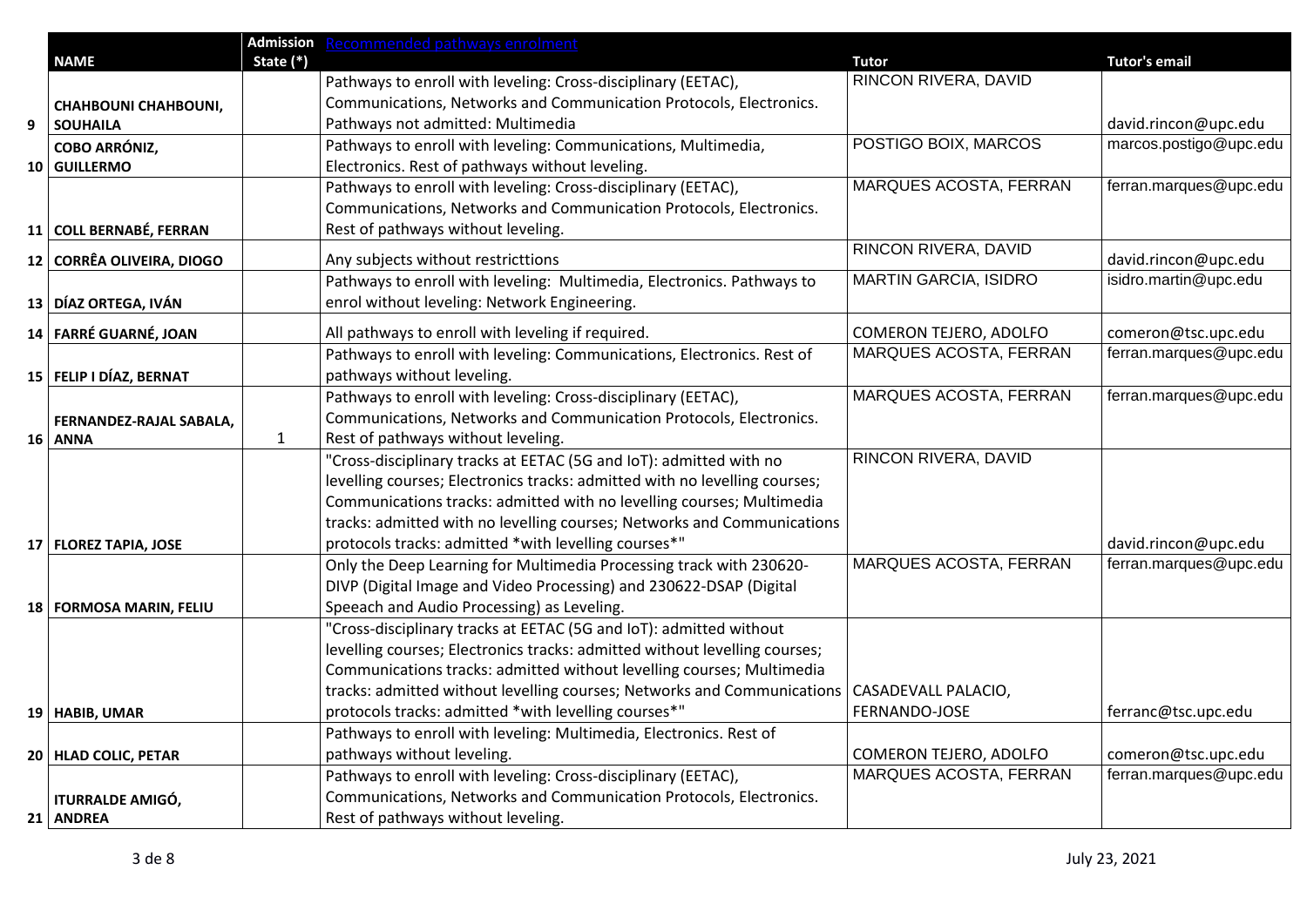|                                |              | <b>Admission</b> Recommended pathways enrolment                            |                                                                       |                         |
|--------------------------------|--------------|----------------------------------------------------------------------------|-----------------------------------------------------------------------|-------------------------|
| <b>NAME</b>                    | State (*)    |                                                                            | <b>Tutor</b>                                                          | <b>Tutor's email</b>    |
|                                |              | Pathways to enroll with leveling: Cross-disciplinary (EETAC),              | FRANCISCO JAVIER HERNANDO   javier.hernando@upc.edu<br><b>PERICAS</b> |                         |
|                                |              | Communications, Networks and Communication Protocols, Electronics.         |                                                                       |                         |
| 22 JOVE CABALLERO, MIQUEL      |              | Rest of pathways without leveling.                                         |                                                                       |                         |
|                                |              | Pathways to enroll with leveling: Communications, Multimedia,              | FRANCISCO JAVIER HERNANDO   javier.hernando@upc.edu<br><b>PERICAS</b> |                         |
| 23 JULLIAN PARRA, OLIVIA       |              | Electronics. Rest of pathways without leveling.                            |                                                                       |                         |
|                                |              | Pathways to enroll with leveling: Cross-disciplinary (EETAC),              | FRANCISCO JAVIER HERNANDO   javier.hernando@upc.edu<br><b>PERICAS</b> |                         |
|                                |              | Communications, Networks and Communication Protocols, Electronics.         |                                                                       |                         |
| 24   LAHOZ TORRES, ALEIX       |              | Rest of pathways without leveling.                                         |                                                                       |                         |
| 25   LESARRI SAINZ, LAURA      | $\mathbf{1}$ | Any subjects without restricttions                                         | COMERON TEJERO, ADOLFO                                                | comeron@tsc.upc.edu     |
|                                |              | Pathways to enroll with leveling: Cross-disciplinary (EETAC),              | FRANCISCO JAVIER HERNANDO                                             | javier.hernando@upc.edu |
|                                |              | Communications, Networks and Communication Protocols, Electronics.         | <b>PERICAS</b>                                                        |                         |
| 26 LINDE MARTÍNEZ, DAVID       |              | Rest of pathways without leveling.                                         |                                                                       |                         |
|                                |              | Pathways to enroll with leveling: Multimedia, Networks and                 | CASADEVALL PALACIO,                                                   |                         |
| 27   LÓPEZ PERPIÑÁ, RAMON      |              | Communication Protocols, Electronics. Rest of pathways without leveling.   | FERNANDO-JOSE                                                         | ferranc@tsc.upc.edu     |
|                                |              | Only subjects from the Deep Learning for Multimedia track, or related to   | FRANCISCO JAVIER HERNANDO                                             |                         |
|                                |              | Artificial Inteligence or Deep Learning if the requiered prior skills or   | <b>PERICAS</b>                                                        |                         |
| 28   MACHADO PÉREZ, VÍCTOR     |              | subject requirements are met.                                              |                                                                       | javier.hernando@upc.edu |
|                                |              | Pathways to enroll with leveling: Cross-disciplinary (EETAC),              | FRANCISCO JAVIER HERNANDO                                             | javier.hernando@upc.edu |
| <b>MANZANO RODRÍGUEZ,</b>      |              | Communications, Networks and Communication Protocols, Electronics.         | <b>PERICAS</b>                                                        |                         |
| 29 ANA                         |              | Rest of pathways without leveling.                                         |                                                                       |                         |
|                                |              | Pathways to enroll with leveling: Communications, Multimedia,              | POSTIGO BOIX, MARCOS                                                  | marcos.postigo@upc.edu  |
| 30   MARTÍ ESPELT, ANIOL       |              | Electronics. Rest of pathways without leveling.                            |                                                                       |                         |
|                                |              | Pathways to enroll with leveling: Cross-disciplinary (EETAC),              | POSTIGO BOIX, MARCOS                                                  | marcos.postigo@upc.edu  |
| <b>MARTINEZ-ILLESCAS RUIZ,</b> |              | Communications, Networks and Communication Protocols, Electronics.         |                                                                       |                         |
| 31 GUILLEM                     |              | Rest of pathways without leveling.                                         |                                                                       |                         |
|                                |              | Pathways to enroll with leveling: Cross-disciplinary (EETAC),              | FRANCISCO JAVIER HERNANDO   javier.hernando@upc.edu                   |                         |
|                                |              | Communications, Networks and Communication Protocols, Electronics.         | <b>PERICAS</b>                                                        |                         |
| 32   MATEO REMACHA, ALEX       |              | Rest of pathways without leveling.                                         |                                                                       |                         |
|                                |              | "Cross-disciplinary tracks at EETAC (5G and IoT): admitted without         | RINCON RIVERA, DAVID                                                  |                         |
|                                |              | levelling courses; Electronics tracks: admitted without levelling courses; |                                                                       |                         |
|                                |              | Communications tracks: admitted without levelling courses; Multimedia      |                                                                       |                         |
| <b>MIRANDA GILES, DENIS</b>    |              | tracks: admitted *with levelling courses*; Networks and Communications     |                                                                       |                         |
| 33   FRANCISCO                 |              | protocols tracks: admitted *with levelling courses*"                       |                                                                       | david.rincon@upc.edu    |
| 34   MOHAIMEN, A S M           |              | Only the Network Engineering track.                                        | POSTIGO BOIX, MARCOS                                                  | marcos.postigo@upc.edu  |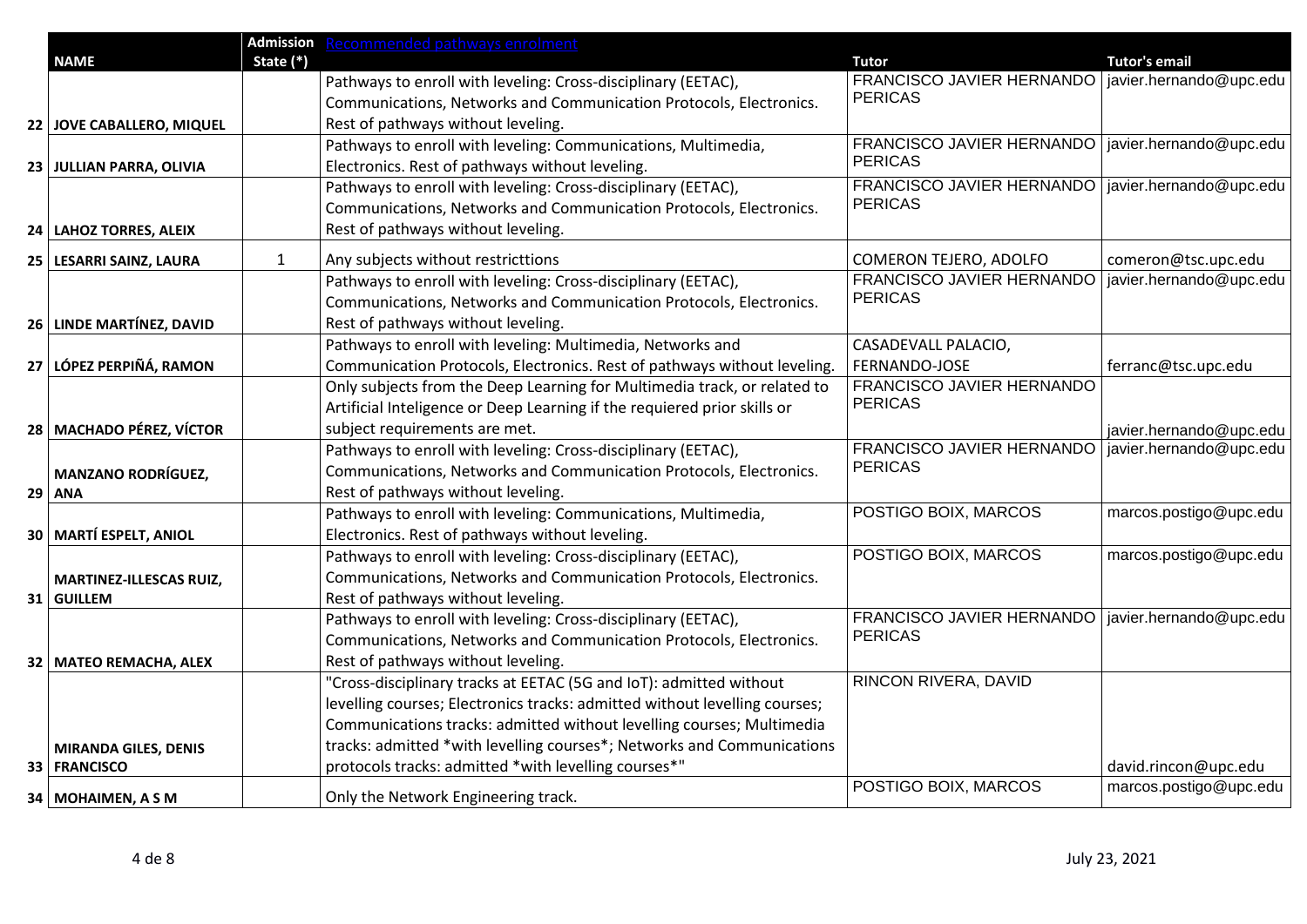|                               |              | Admission Recommended pathways enrolment                                 |                                                     |                         |
|-------------------------------|--------------|--------------------------------------------------------------------------|-----------------------------------------------------|-------------------------|
| <b>NAME</b>                   | State (*)    |                                                                          | <b>Tutor</b>                                        | <b>Tutor's email</b>    |
|                               |              |                                                                          | CASADEVALL PALACIO,                                 |                         |
| 35   NALBANT, GUVEN           |              | Only to the Wireless Communications track, with levelling courses        | FERNANDO-JOSE                                       | ferranc@tsc.upc.edu     |
| 36   NICOLAU ORELL, SEBASTIÀ  |              | All pathways to enroll with leveling if required.                        | FRANCISCO JAVIER HERNANDO<br><b>PERICAS</b>         | javier.hernando@upc.edu |
|                               |              | Pathways to enroll with leveling: Cross-disciplinary (EETAC),            | FRANCISCO JAVIER HERNANDO   javier.hernando@upc.edu |                         |
|                               |              | Communications, Networks and Communication Protocols, Electronics.       | <b>PERICAS</b>                                      |                         |
| 37 NOVO CAGIGAS, LARA         |              | Rest of pathways without leveling.                                       |                                                     |                         |
|                               |              | Pathways to enroll with leveling: Cross-disciplinary (EETAC),            | RUIZ HIDALGO, JAVIER                                | j.ruiz@upc.edu          |
|                               |              | Communications, Networks and Communication Protocols, Electronics.       |                                                     |                         |
| 38 OLEART PLAYA, NIL          |              | Rest of pathways without leveling.                                       |                                                     |                         |
|                               |              | Pathways to enroll with leveling: Cross-disciplinary (EETAC),            | RUIZ HIDALGO, JAVIER                                | j.ruiz@upc.edu          |
|                               |              | Communications, Networks and Communication Protocols, Electronics.       |                                                     |                         |
| 39   ORÍO TEJADA, SARA        |              | Rest of pathways without leveling.                                       |                                                     |                         |
|                               |              | Pathways to enroll with leveling: Multimedia, Networks and               | POSTIGO BOIX, MARCOS                                | marcos.postigo@upc.edu  |
| 40   PONS SERRA, ADRIÀ        |              | Communication Protocols, Electronics. Rest of pathways without leveling. |                                                     |                         |
|                               |              | Pathways to enroll with leveling: Communications, Multimedia,            | RUIZ HIDALGO, JAVIER                                | j.ruiz@upc.edu          |
| 41   PUEYO MORILLO, JORGE     |              | Electronics. Rest of pathways without leveling.                          |                                                     |                         |
|                               |              | Pathways to enroll with leveling: Cross-disciplinary (EETAC),            | RUIZ HIDALGO, JAVIER                                | j.ruiz@upc.edu          |
|                               |              | Communications, Networks and Communication Protocols, Electronics.       |                                                     |                         |
| 42   QUINTANA AGUASCA, ERIC   |              | Rest of pathways without leveling.                                       |                                                     |                         |
| RAMÍREZ RODRÍGUEZ,            |              | Pathways to enroll with leveling: Communications, Multimedia,            | POSTIGO BOIX, MARCOS                                | marcos.postigo@upc.edu  |
| 43 RIGOBERTO ELIAS            | $\mathbf{1}$ | Electronics. Rest of pathways without leveling.                          |                                                     |                         |
|                               |              | Pathways to enroll with leveling: Cross-disciplinary (EETAC),            | RUIZ HIDALGO, JAVIER                                | j.ruiz@upc.edu          |
|                               |              | Communications, Networks and Communication Protocols, Electronics.       |                                                     |                         |
| 44   RAMOS GARCIA, PAULA      | $\mathbf{1}$ | Rest of pathways without leveling.                                       |                                                     |                         |
| <b>REDONDO ESCOBAR,</b>       |              | Pathways to enroll with leveling: Networks and Communication Protocols.  | RINCON RIVERA, DAVID                                |                         |
| 45 GUILLERMO                  |              | Rest of pathways without leveling.                                       |                                                     | david.rincon@upc.edu    |
|                               |              | Pathways to enroll with leveling: Multimedia, Networks and               | RUIZ HIDALGO, JAVIER                                | j.ruiz@upc.edu          |
| 46 ROYO MARTÍNEZ, MIQUEL      | $\mathbf{1}$ | Communication Protocols, Electronics. Rest of pathways without leveling. |                                                     |                         |
|                               |              | Pathways to enroll with leveling: Cross-disciplinary (EETAC),            | RUIZ HIDALGO, JAVIER                                | j.ruiz@upc.edu          |
|                               |              | Communications, Networks and Communication Protocols, Electronics.       |                                                     |                         |
| 47   SERRA PEÑALVER, CRISTINA |              | Rest of pathways without leveling.                                       |                                                     |                         |
|                               |              | Pathways to enroll with leveling: Multimedia, Networks and               |                                                     |                         |
| 48   SERRANO CUTILLAS, PABLO  |              | Communication Protocols, Electronics. Rest of pathways without leveling. | COMERON TEJERO, ADOLFO                              | comeron@tsc.upc.edu     |
|                               |              | Pathways to enroll with leveling: Cross-disciplinary (EETAC),            | RINCON RIVERA, DAVID                                |                         |
| <b>VACALEBRI LLORET,</b>      |              | Communications, Networks and Communication Protocols, Electronics.       |                                                     |                         |
| 49   FRANCISCO                | 1            | Rest of pathways without leveling.                                       |                                                     | david.rincon@upc.edu    |
| 5 de 8                        |              |                                                                          |                                                     | July 23, 2021           |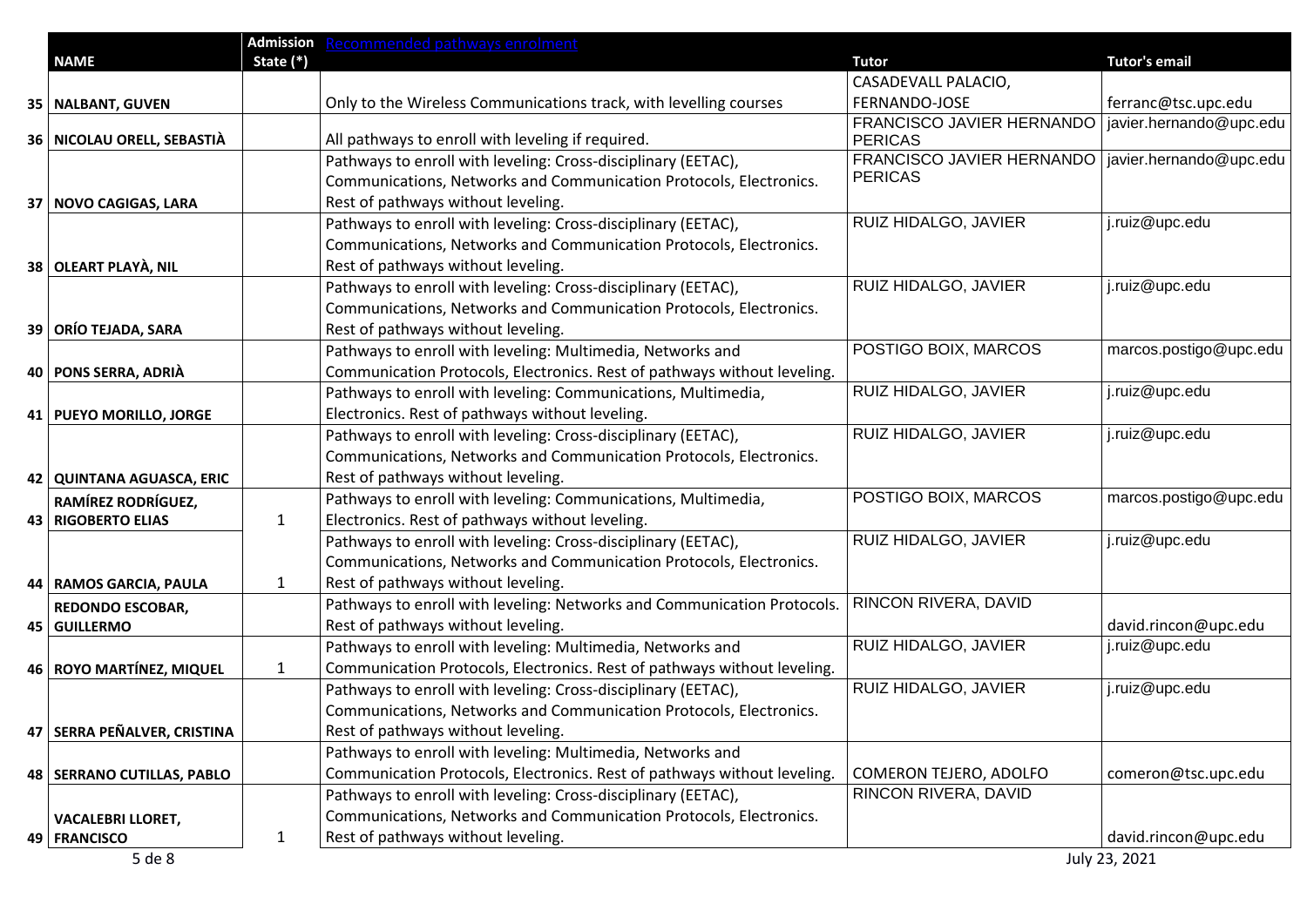|                        | Admission |                                                         |                                     |                |
|------------------------|-----------|---------------------------------------------------------|-------------------------------------|----------------|
| <b>NAME</b>            | State (*) |                                                         | Tutor                               | Tutor's email  |
| 50   YE ZHU, JIA QIANG |           | Only the Deep Learning for Multimedia Processing track. | HIDALGO.<br>, JAVIEF<br><b>RUIZ</b> | i.ruiz@upc.edu |

(\*) ADMISSION STATE:

1. Admission still pending (it's necessary to accept in the pre-enrollment site to proceed with the pre-enrolment otherwise you won't be able to enroll)

IMPORTANT: all students need to submit the **Supervisor's form** signed. Before enrolment, student must contact his/her supervisor to have this form signed with the courses to enroll. See above the name and e-mail address of every student's supervisor:Download the [Master is Advanced Telecomunications](https://telecos.upc.edu/ca/shared/secretaria-oberta/matt-supervisor-form.doc)  [Technologies \(MATT\). Supervisor's form.](https://telecos.upc.edu/ca/shared/secretaria-oberta/matt-supervisor-form.doc)The academic information is available at the following links:

[Classes timetable](https://telecos.upc.edu/ca/estudis/curs-actual/horaris-aules-i-calendaris/horaris-de-classe) [Calendaris Lectius](https://telecos.upc.edu/ca/estudis/curs-actual/calendari-lectiu) (Academic calendar) [Examination period](https://telecos.upc.edu/ca/estudis/curs-actual/horaris-aules-i-calendaris/calendari-dexamens) 

# **[ENROLMENT REQUIRED DOCUMENTS](file://///telemann/grups3/UTGCNTIC/Grups/etsetb-ugegim-suport/Acces_masters/2021-2022%201Q/Excel%20x%20CAM%20JULIOL%202021/MATT/(http:/etsetb.upc.edu/ca/els-serveis/secretaria-oberta/matricula/master-enrolment-new-students)) [Academic management Calendar](https://telecos.upc.edu/ca/els-serveis/secretaria-oberta/calendari-de-tramits-academics)**

Only those of you that have correctly uploaded all the CERTIFIED DIGITAL required information in the pre-enrollment site and correctly legalized will be authorized to enroll.

You must upload your **digitally signed transcript of records and diploma** or an official document that prove so to the application site (https://prisma-nou.upc.edu/apl/) so we can see that you have ended your degree. The diploma/documentation must be legalized and translated to English, Spanish or Catalan. Otherwise, you will not be able to enrol until you solve this situation. Exceptionally, and only if your University, doesn't provide you these documents digitally signed you must submit ORIGINAL and COPY OR AUTHENTICATED COPY of the required documents as soon as you reach Barcelona and no later than **October 31. Otherwise, your enrolment will be cancelled and you will lose all the rights to this master as well as all the fees paid**. Please check how to reach us to hand us these documents in this link: **[PRIOR APPOINTMENT](https://telecos.upc.edu/ca/els-serveis/secretaria-oberta/cita-previa)**

The documents you will have to upload or submit in person to Secretaria will depend on where you have earned the degree that qualifies them to enroll in the master's degree. You must submit ORIGINAL AND COPY OR AUTHENTICATED COPY of the following documents (See the A/B/C options below):

## A-Bachelor Degree completed at the UPC:

The students previously graduated at UPC, although they don't need to submit the document of the degree, they must have paid the 218,15  $\epsilon$  fees for the issuing of the Bachelor's diploma. Otherwise, they won't be able to enroll. Important: only those students who had already the 218,15 € taxes of the Bachelor degree Title "in person at the SECRETARIA" will be allowed to enroll.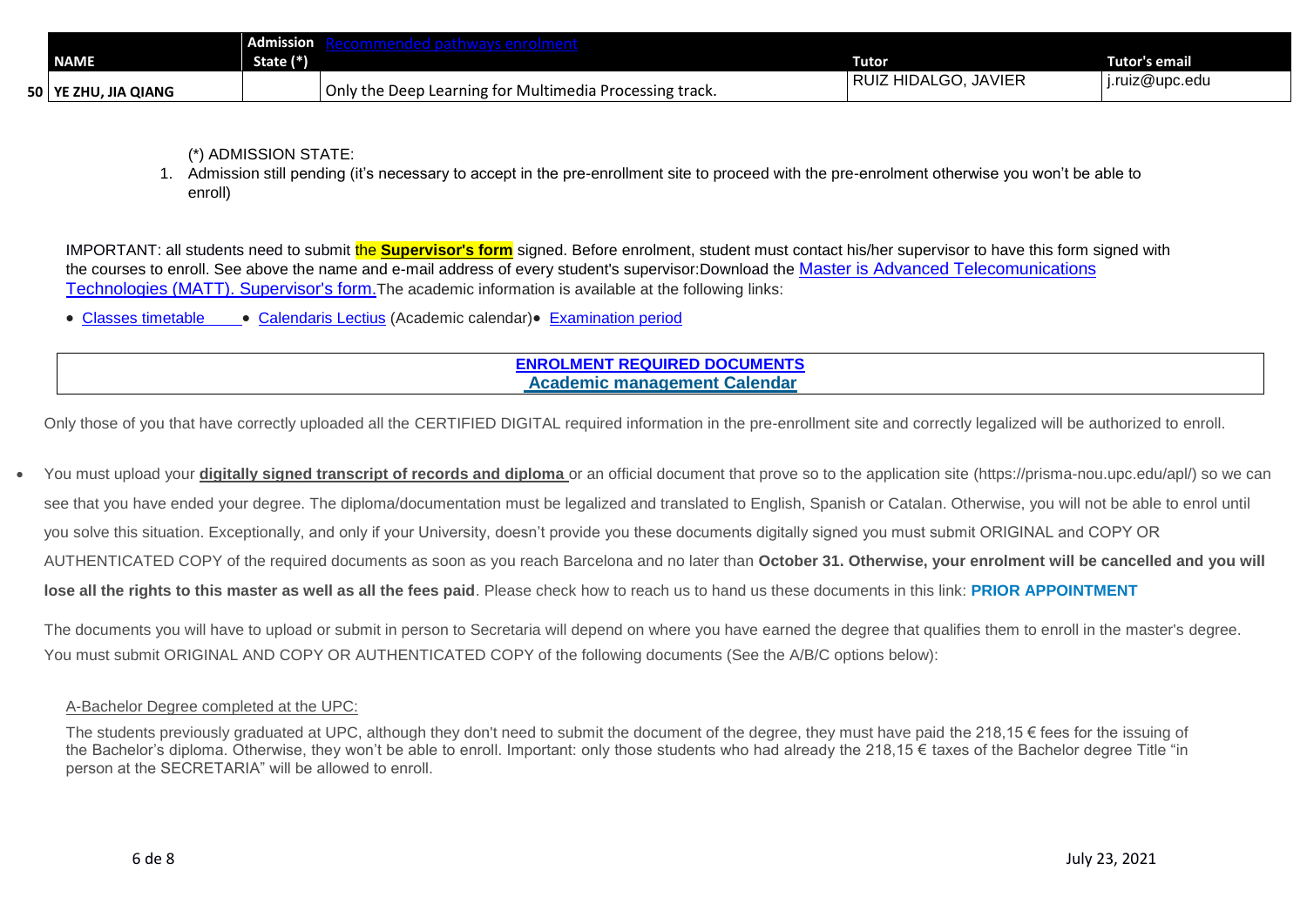### B-Bachelor Degree completed at other PUBLIC UNIVERSITY IN SPAIN:

- Photocopy of NIE or passport for non-Spanish students. Non-Spanish students will have to present a copy of their NIE as soon as they have it.
- B.2.2 English level diploma (Consult the language certificates table by language to prove you meet the B2 requirement in the Catalan version of the website: http://www.upc.edu/slt/ca/certifica/taulaB2#taula)
- CERTIFIED DIGITAL (\*) Diploma entitling the applicant to enroll in the master's degree course or proof of payment of the issuing fee for it.
- CERTIFIED DIGITAL (\*) Transcript of records: official academic certificate listing the subjects taken, the marks earned and the number of credits/hours of each one.

## C-BACHELOR DEGREE COMPLETED AT FOREIGN UNIVERSITIES AND HIGHER EDUCATION INSTITUTIONS:

- Photocopy of the applicant's PASSPORT, Spanish ID card (DNI), foreigner ID card (NIE), EU or EEA ID card. Non-Spanish students will have to present a copy of their NIE as soon as they have it.
- B.2.2 English level diploma (Consult the language certificates table by language to prove you meet the B2 requirement in the Catalan version of the website: http://www.upc.edu/slt/ca/certifica/taulaB2#taula)
- CERTIFIED DIGITAL (\*) Diploma and homologation of the qualification entitling the applicant to enroll in the master's degree course. If the qualification is not homologated, the applicant must include a document made by the university that must show that the course in question had a duration of, at least, three years and that the resulting qualification entitles the holder to pursue postgraduate studies (master's degree courses) in the issuing country. If that is not possible, it must indicate the level of higher education that the qualification entitles its holder to access.
- CERTIFIED DIGITAL (\*) Transcript of records: official academic certificate listing the subjects taken, the marks earned and the number of credits/hours of each one. This certificate must also explain the marking system used.
- Important: All the documents issued in non-European countries have to be properly translated (providing they are not already in Spanish or English) and legalized (see [legalization](https://translate.google.es/translate?sl=ca&tl=en&js=y&prev=_t&hl=es&ie=UTF-8&u=http%3A%2F%2Fwww.upc.edu%2Fsga%2Fca%2Fexpedient%2FLegalitzacioDocuments%2FLegalitzacioTraduccioDocumentsEstrangers&edit-text=).) by diplomatic means or with the corresponding apostille. For further information, visit this website (in Spanish):

[http://www.upc.edu/sga/es/expedientes/LegDoc/LegalTraduccDocExtranjO](http://www.upc.edu/sga/es/expedientes/LegDoc/LegalTraduccDocExtranj)nly for students that will pay by direct debit or in installments:

(\*) *Certified digital document is a certified digital document is an electronic copy of a student's degree certificate, academic transcript or other graduation document, the content and authenticity of which can be securely and reliably verified.* Exceptionally, and only if your University, doesn't provide you these documents digitally signed you must submit ORIGINAL and COPY OR AUTHENTICATED COPY of the required documents as soon as you reach Barcelona and no later than **October 31. Otherwise, your enrolment will be cancelled and you will lose all the rights to this master as well as all the fees paid**. Please check how to reach us to hand us these documents in this link: **[PRIOR](https://telecos.upc.edu/ca/els-serveis/secretaria-oberta/cita-previa)  [APPOINTMENT](https://telecos.upc.edu/ca/els-serveis/secretaria-oberta/cita-previa)**

### **Important DEALINES and procedures related to your enrolment**

**Calendari de Gestió Acadèmica [/ Academic management Calendar](https://telecos.upc.edu/ca/els-serveis/secretaria-oberta/calendari-de-tramits-academics)** please consult the deadlines and how to proceed to make sure you have correctly follow all the procedures that allows you to enroll.